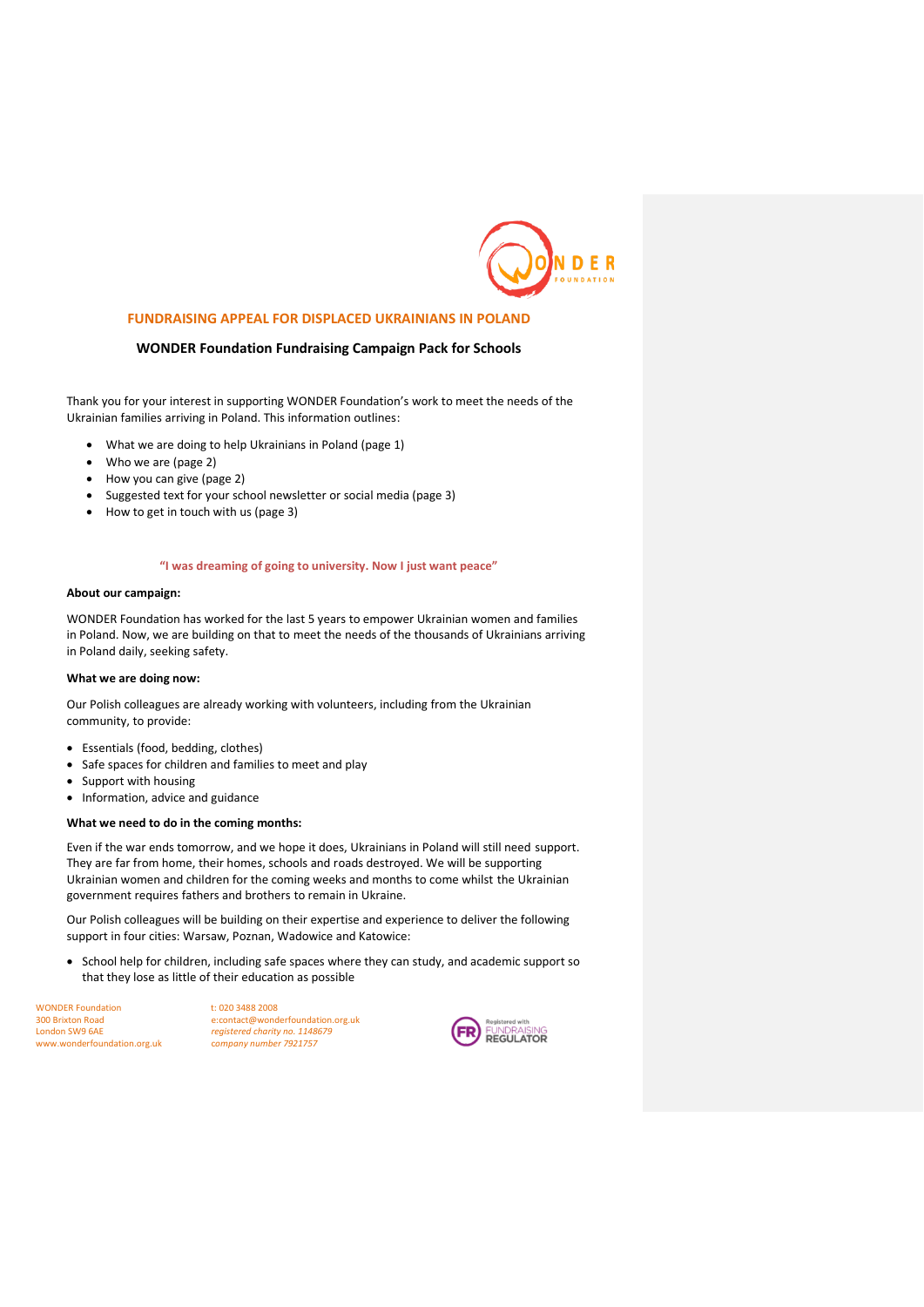- Safe spaces where Ukrainian families can access support from Polish families
- Psychological support
- Information, advice and guidance on their new country, how to access services and participate in civic life.
- Employability support (CV writing, job search and support)

We cannot do this without charitable donations from people in the UK. The Polish have already shown us all what generosity and solidarity mean – they have been driving to the border to pick up families, and welcoming them into their homes. They have been sharing everything they have.

#### **About WONDER Foundation and PONTES, our Polish partner:**

WONDER Foundation was registered as a charity in 2012. Our mission is to empower women, girls and their families through education, working with locally-led partners.

We have been working with Pontes, a Warsaw-based NGO, for several years. Our work together has been to support migrant women, girls, and their families. Our work aims to improve their wellbeing, their futures through access to education and employment, and their integration. This has included support in learning Polish and providing school children with mentors so that they can succeed at school.

WONDER Foundation Charity Number: 1148679 Website: [www.wonderfoundation.org.uk](http://www.wonderfoundation.org.uk/)

### **Fundraising information for schools:**

We can accept funds in different ways:

- Online Giving
	- o We have a general giving page for UK schools for this campaign <https://wonderfoundation.org.uk/campaigns/lent-appeal-ukraine/>: We have a QR code (the picture below) for our main giving page which is also
	- attached to this email and can be found on the posters we have shared with you. o However, you can also set up a page (similar to just giving or go fund me) for your school here, **Start your own fundraising campaign | WONDER Foundation** which will take ten minutes. **Commented [OD1]:** [@Julia Jockelson](mailto:engagement@wonderfoundation.org.uk) please put in the link

WONDER Foundation t: 020 3488 2008<br>300 Brixton Road e:contact@wond www.wonderfoundation.org.uk

300 Brixton Road e:contact@wonderfoundation.org.uk registered charity no. 1148679<br>
company number 7921757

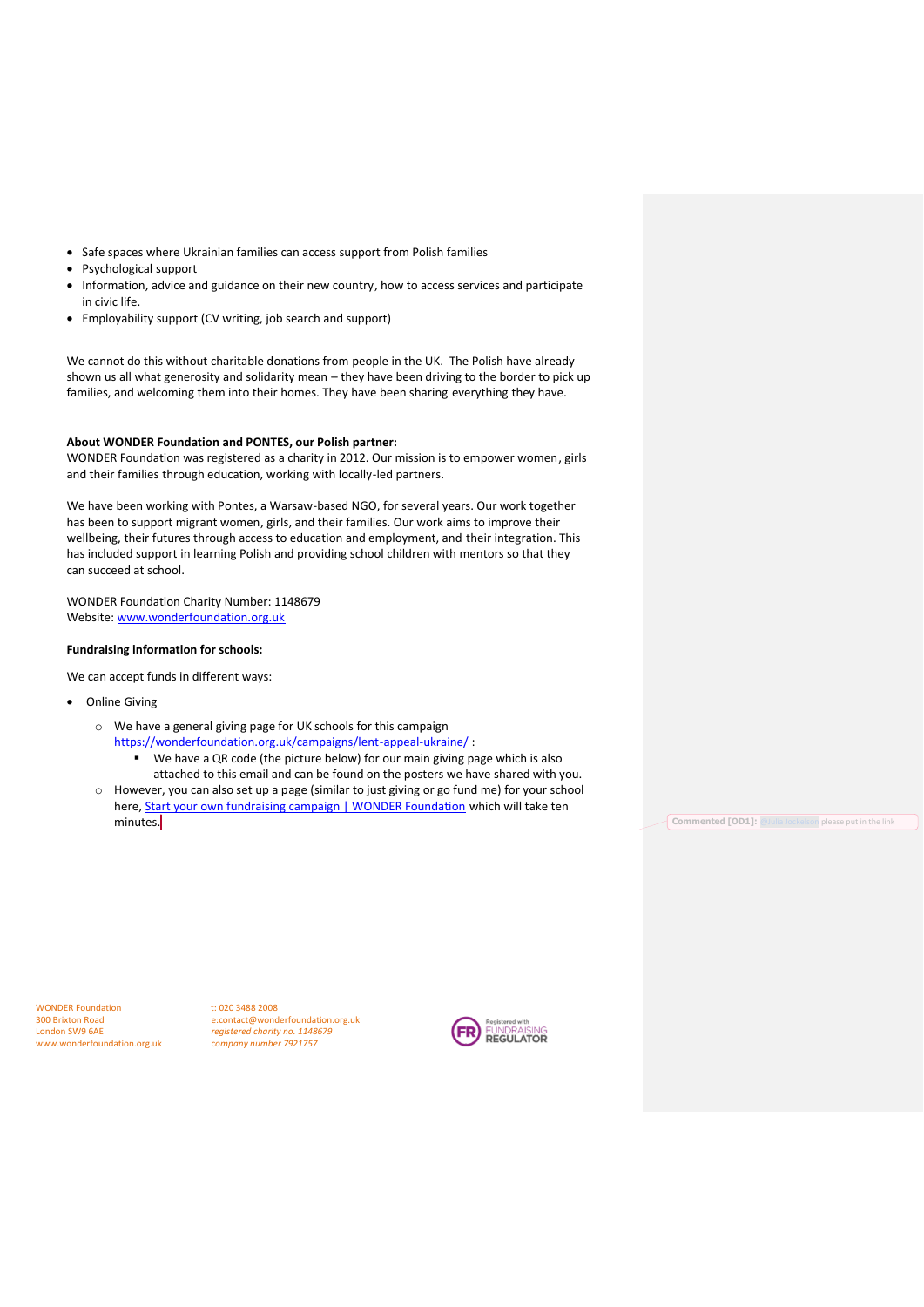

# **SCAN TO DONATE**

- Cash We can accept cash if a WONDER staff member or volunteer lives near to your school and can collect
- Cheque Cheques should be made payable to WONDER Foundation
- Bank Transfer WONDER Foundation, Account Number 22002620, Sort Code 40-03-33 If you use this method, please email [giving@wonderfoundation.org.uk](mailto:giving@wonderfoundation.org.uk) or call +44 (0) 20 3488 2008 so we can thank you and confirm receipt

### **Gift Aid**

• As a UK charity we can claim gift aid on your donations if donors give permission

## **Text for your newsletter:**

This is suggested text to use for your school newsletter or social media – please adapt to meet your needs.

# **APPEAL FOR DISPLACED UKRAINIANS IN POLAND**

Our school is fundraising for displaced Ukrainians in Poland. Your donations will provide emergency and ongoing support for families fleeing the war. You can give throughout [Lent/ this term] to WONDER Foundation (charity 1148679). Give online: UK Schools for [Ukraine | WONDER Foundation](https://wonderfoundation.org.uk/campaigns/UK-schools-for-Ukraine/) or scan the QR code on posters throughout the school. Cheques can be made payable to WONDER Foundation. Please give cheques or cash to the school office in an envelope marked 'Ukraine'.

## **Contact us:**

Julia Jockelson [Engagement@wonderfoundation.org.uk](mailto:Engagement@wonderfoundation.org.uk) 020 3488 2008 [www.wonderfoundation.org.uk](http://www.wonderfoundation.org.uk/)

## **Our social media handles are:**

Instagram: @wonderfoundation Facebook: @wonderfoundation Twitter: @wonderfdn

WONDER Foundation<br>
300 Brixton Road<br>
e:contact@wond<br>
e:contact@wond www.wonderfoundation.org.uk

300 Brixton Road e:contact@wonderfoundation.org.uk registered charity no. 1148679<br>company number 7921757